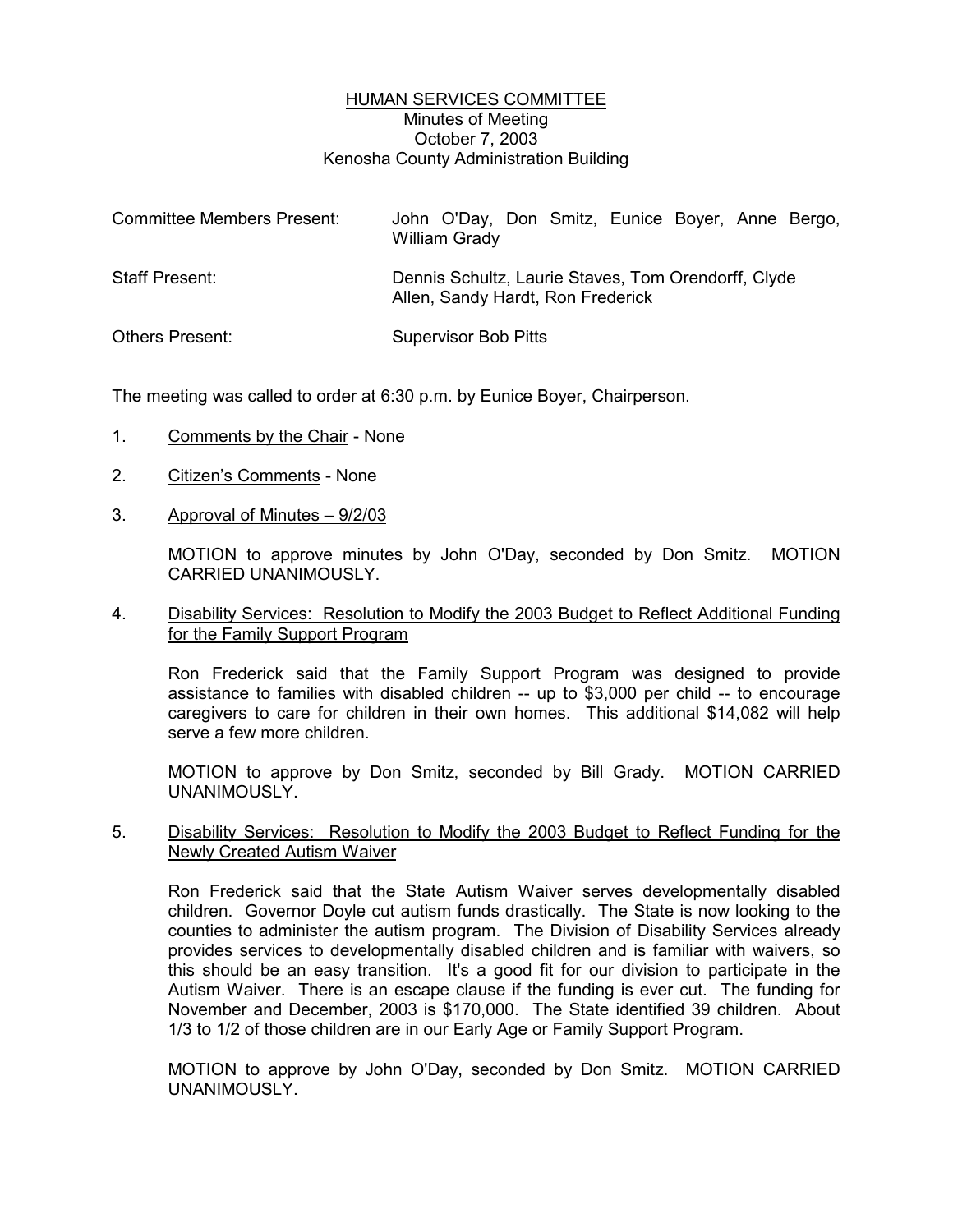## 6. Brookside Care Center: Resolution regarding the Project Close-out for 1995

Clyde Allen stated that Brookside has about \$55,000 left in their building project account. They would like to build a pole barn to store equipment that used to be stored outside. This will cost approximately \$12,000. They would also like to purchase a Trane Tracer Summit System (air conditioning unit) for \$27,000, computer and cabling for this system in the amount of \$6,000, and also replace some faulty water valves at a cost of \$10,000. A list of the items to be stored in the pole barn is attached to this resolution.

MOTION to approve by Bill Grady, seconded by John O'Day. MOTION CARRIED UNANIMOUSLY.

7. DHS: Resolution to Transfer Budget Authority within the Dept. of Human Services and IV-E Related State Attorney Expenditures to the Kenosha County District Attorney Budget

Jeff Wilson said that the 2003 budget was developed based on the divisions of Aging, Health, and CFS moving into the Job Center. Because of the delayed move, we need to move occupancy, office supplies, machinery, and equipment costs back to the individual divisions' budgets. This is just a transfer between divisions in the amount of \$66,600.

The second part of the resolution is to transfer \$65,000 to the DA's budget. We have a IV-E revenue source to be reimbursed for legal fees from the DA's office. The State said we can't use indirect charges -- only direct charges. The State is requesting reimbursement for an attorney. We need to transfer \$65,000 to the DA's office so they can reimburse the State.

MOTION to approve by Don Smitz, seconded by Bill Grady. MOTION CARRIED UNANIMOUSLY.

#### 8. Informational Item: Shalom Center Homeless Report

Dennis Schultz said that everyone is aware of the problems the Shalom Center has been having getting volunteers for the INNS Program. There is much more going on with the homeless in this community. He talked to Dan Melyon, Director of the Shalom Center, and contacted the presidents of Gateway Technical Center, UW-Parkside, and Carthage College. The schools have a program called the College Compact that encourages students to do volunteer work. Gateway printed some posters, and all 3 colleges will put the posters up in college dorms, hallways, etc. The County has also authorized a full-time coordinator for the Shalom Center. A big majority of the homeless people have children. We have a meeting scheduled for Oct. 16th with the college presidents and Shalom Center. Bill Grady expressed an interest in attending this meeting. UWP is also looking at Vista volunteers. Dan Melyon believes he can open the shelters by next week.